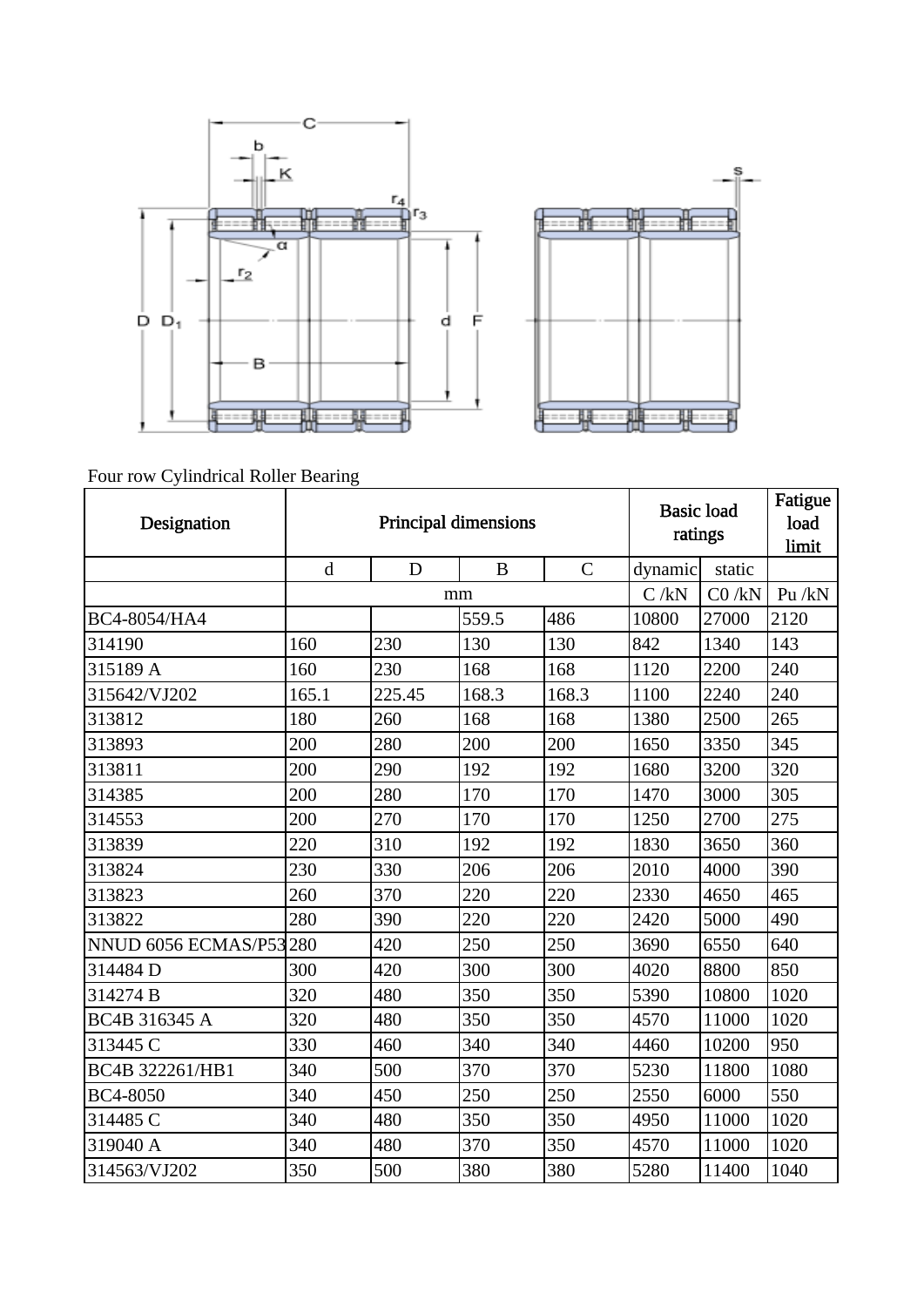| BC4B 326909 A/HA3      | 350     | 520     | 300    | 300    | 4680  | 9000  | 800  |
|------------------------|---------|---------|--------|--------|-------|-------|------|
| BC4B 322777/HB1        | 350     | 500     | 410    | 410    | 5830  | 13700 | 1200 |
| BC4B 326909/HA3        | 350     | 520     | 300    | 300    | 4680  | 9000  | 800  |
| BC4-8022/HA1           | 355.6   | 482.6   | 269.87 | 269.87 | 2970  | 6400  | 585  |
| <b>BC4B 457939 VAA</b> | 356.67  | 550     | 400    | 400    | 5280  | 15000 | 1290 |
| BC2B 320075/VJ202      | 360     | 500     | 250    | 250    | 3910  | 7350  | 670  |
| BC2B 322217/VJ202      | 360     | 500     | 250    | 250    | 4400  | 8500  | 780  |
| 314486 A               | 370     | 520     | 380    | 380    | 5940  | 13200 | 1160 |
| 315606                 | 380     | 540     | 400    | 380    | 5720  | 13700 | 1160 |
| BC4B 326366/HB1        | 380     | 540     | 400    | 400    | 6160  | 15000 | 1290 |
| BC4B 320989/HA3        | 380     | 540     | 400    | 380    | 6050  | 14000 | 1200 |
| BC4B 322264/HB1        | 380     | 560     | 325    | 325    | 5230  | 10600 | 930  |
| BC4B 313511 B          | 380     | 540     | 400    | 400    | 5720  | 13700 | 1180 |
| 319352                 | 382.5   | 590     | 450    | 450    | 6930  | 16300 | 1430 |
| BC4B 322498            | 390     | 540     | 320    | 320    | 5280  | 12200 | 1040 |
| 313038 A               | 399.93  | 590     | 440    | 440    | 8580  | 20400 | 1730 |
| 315802/VJ202           | 400     | 590     | 440    | 440    | 7920  | 16600 | 1400 |
| <b>BC4-8059</b>        | 400     | 560     | 300    | 300    | 4680  | 10200 | 900  |
| 313015 DC              | 400     | 560     | 410    | 410    | 6270  | 15600 | 1400 |
| 316689                 | 410     | 560     | 400    | 400    | 6440  | 16000 | 1430 |
| 313877 B               | 410     | 600     | 440    | 440    | 7650  | 17300 | 1530 |
| BC4B 320612            | 410     | 560     | 420    | 400    | 5940  | 14600 | 1250 |
| 314964                 | 412.335 | 650     | 488    | 488    | 8420  | 19000 | 1500 |
| 313555 C/VJ202         | 420     | 580     | 320    | 320    | 4680  | 10800 | 950  |
| 313513                 | 420     | 600     | 440    | 440    | 7210  | 17600 | 1460 |
| 313555 B/VJ202         | 420     | 580     | 320    | 320    | 4680  | 10800 | 950  |
| BC4-8037/HA1VA907      | 431.5   | 571.5   | 310    | 310    | 4460  | 10200 | 880  |
| BC4B 326361 B/HA1      | 431.5   | 571.5   | 300    | 300    | 4460  | 10200 | 880  |
| 314554 B               | 440     | 620     | 450    | 450    | 7810  | 19600 | 1600 |
| 635043                 | 440     | 660     | 340    | 340    | 7210  | 13700 | 1080 |
| BC4B 320608            | 440     | 620     | 470    | 450    | 7210  | 17600 | 1460 |
| 314792 A               | 447.295 | 635.176 | 463.55 | 463.55 | 8970  | 20000 | 1630 |
| 315811 E               | 450     | 590     | 300    | 300    | 3910  | 12000 | 1020 |
| 312980 D               | 459.95  | 760     | 600    | 600    | 14000 | 30500 | 2320 |
| 313031 A               | 460     | 650     | 355    | 355    | 6710  | 14600 | 1160 |
| 315196 A               | 460     | 650     | 424    | 424    | 8250  | 18300 | 1530 |
| 314560                 | 460     | 650     | 470    | 470    | 8800  | 22400 | 1900 |
| BC4B 322374            | 460     | 680     | 400    | 400    | 8090  | 17300 | 1340 |
| 319155                 | 460     | 650     | 470    | 470    | 8800  | 22400 | 1800 |
| BC4B 322993 A/HA7      | 460     | 650     | 460    | 424    | 7810  | 18300 | 1530 |
| BC4-8000/HA1           | 474.6   | 600     | 368    | 368    | 5500  | 14600 | 1270 |
| BC4-8031/HA1VA907      | 474.6   | 600     | 377    | 377    | 5500  | 14600 | 1270 |
| BC4B 326261/HA1        | 475     | 600     | 368    | 368    | 5500  | 14600 | 1270 |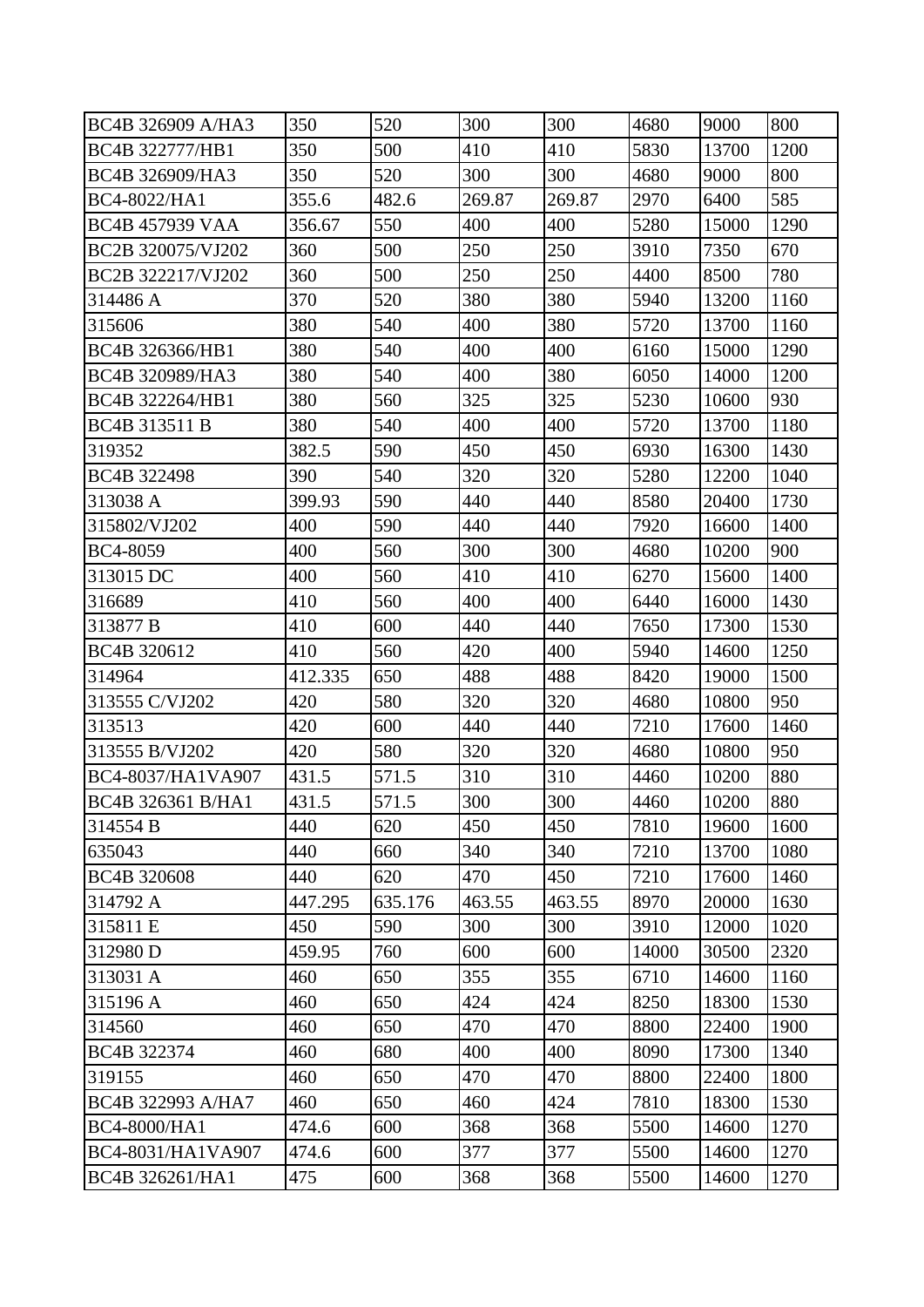| BC4-8003/HA1VA907           | 475     | 600    | 392   | 392   | 5500  | 14600 | 1270 |
|-----------------------------|---------|--------|-------|-------|-------|-------|------|
| 316690 B                    | 480     | 650    | 450   | 450   | 7040  | 21200 | 1700 |
| 316624                      | 480     | 680    | 500   | 500   | 9900  | 25000 | 1930 |
| 313516D                     | 480     | 680    | 500   | 500   | 10200 | 24000 | 1930 |
| 319320                      | 480     | 680    | 420   | 420   | 9130  | 19300 | 1500 |
| 315523                      | 485     | 740    | 540   | 540   | 11000 | 28500 | 2160 |
| BC2B 326196/HA1VJ202 487.98 |         | 637    | 350   | 350   | 6440  | 15300 | 1220 |
| BC4-8052/HA4                | 500     | 670    | 518.5 | 450   | 8250  | 22000 | 1800 |
| 314441 B                    | 500     | 720    | 530   | 530   | 10800 | 28500 | 2120 |
| 316083 A                    | 500     | 670    | 450   | 450   | 8250  | 22000 | 1800 |
| BC4-8011/HA4                | 500     | 670    | 517   | 450   | 8250  | 22000 | 1800 |
| 319254/VJ202                | 500     | 650    | 260   | 260   | 4400  | 10200 | 850  |
| BC4B 322039/HA1             | 500     | 670    | 480   | 450   | 8250  | 22000 | 1800 |
| BC4-8010/HA4                | 500     | 670    | 479   | 450   | 8250  | 22000 | 1800 |
| BC4B 316515                 | 500     | 680    | 450   | 450   | 8250  | 22000 | 1800 |
| BC4B 326853/HB1             | 500     | 738    | 500   | 500   | 10800 | 23200 | 1760 |
| BC4-8051/HA4                | 500     | 670    | 480.5 | 450   | 8250  | 22000 | 1800 |
| <b>BC4B 322066</b>          | 500     | 720    | 400   | 400   | 8580  | 17600 | 1320 |
| 316968 A                    | 500     | 710    | 480   | 480   | 9520  | 21600 | 1630 |
| BC4B 319411                 | 510     | 680    | 500   | 500   | 9680  | 26000 | 2080 |
| BC4-8009/HB1                | 510     | 730    | 520   | 520   | 10200 | 22000 | 1660 |
| <b>BC4-8007/HB1</b>         | 510     | 760    | 550   | 550   | 12100 | 26500 | 2000 |
| 312844/VJ202                | 529.91  | 870    | 670   | 670   | 16800 | 33500 | 2450 |
| 314517 A                    | 530     | 780    | 570   | 570   | 12800 | 32500 | 2400 |
| 315040/VJ202                | 530     | 780    | 500   | 500   | 9350  | 20400 | 1530 |
| 314886 A                    | 530     | 760    | 520   | 520   | 11700 | 28500 | 2120 |
| 313535 D                    | 536.176 | 762.03 | 558.8 | 558.8 | 11400 | 29000 | 2160 |
| 313535 B                    | 536.176 | 762.03 | 558.8 | 558.8 | 12300 | 29000 | 2160 |
| BC4B 322142/HB1             | 536.176 | 762.03 | 558.8 | 558.8 | 11200 | 30000 | 2200 |
| BC4B 322719/HB1             | 550     | 800    | 560   | 560   | 12100 | 28000 | 2040 |
| 316691                      | 550     | 740    | 510   | 510   | 11000 | 27000 | 2160 |
| <b>BC4-8046/HB1</b>         | 556     | 800    | 580   | 580   | 10500 | 25500 | 1860 |
| 313189 A                    | 559.84  | 920    | 710   | 710   | 20100 | 45500 | 3250 |
| BC4B 322930/HA4             | 560     | 820    | 600   | 600   | 14200 | 34000 | 2450 |
| 313499 DA                   | 571.1   | 812.97 | 594   | 594   | 13400 | 33500 | 2550 |
| 313499 B                    | 571.1   | 812.97 | 594   | 594   | 13400 | 33500 | 2550 |
| BC4B 319446                 | 571.627 | 870    | 640   | 640   | 13400 | 40500 | 2900 |
| BC4-8053/HA4                | 580     | 780    | 521.5 | 486   | 9900  | 27500 | 2120 |
| BC4B 322497/HA4             | 600     | 870    | 578   | 540   | 13200 | 31500 | 2240 |
| 315175 C                    | 600     | 820    | 575   | 575   | 14000 | 36000 | 2550 |
| 315175 A                    | 600     | 820    | 575   | 575   | 14000 | 36000 | 2550 |
| 315513                      | 600     | 870    | 640   | 640   | 16800 | 40000 | 2850 |
| 315526                      | 606.667 | 920    | 640   | 640   | 16500 | 45000 | 3100 |